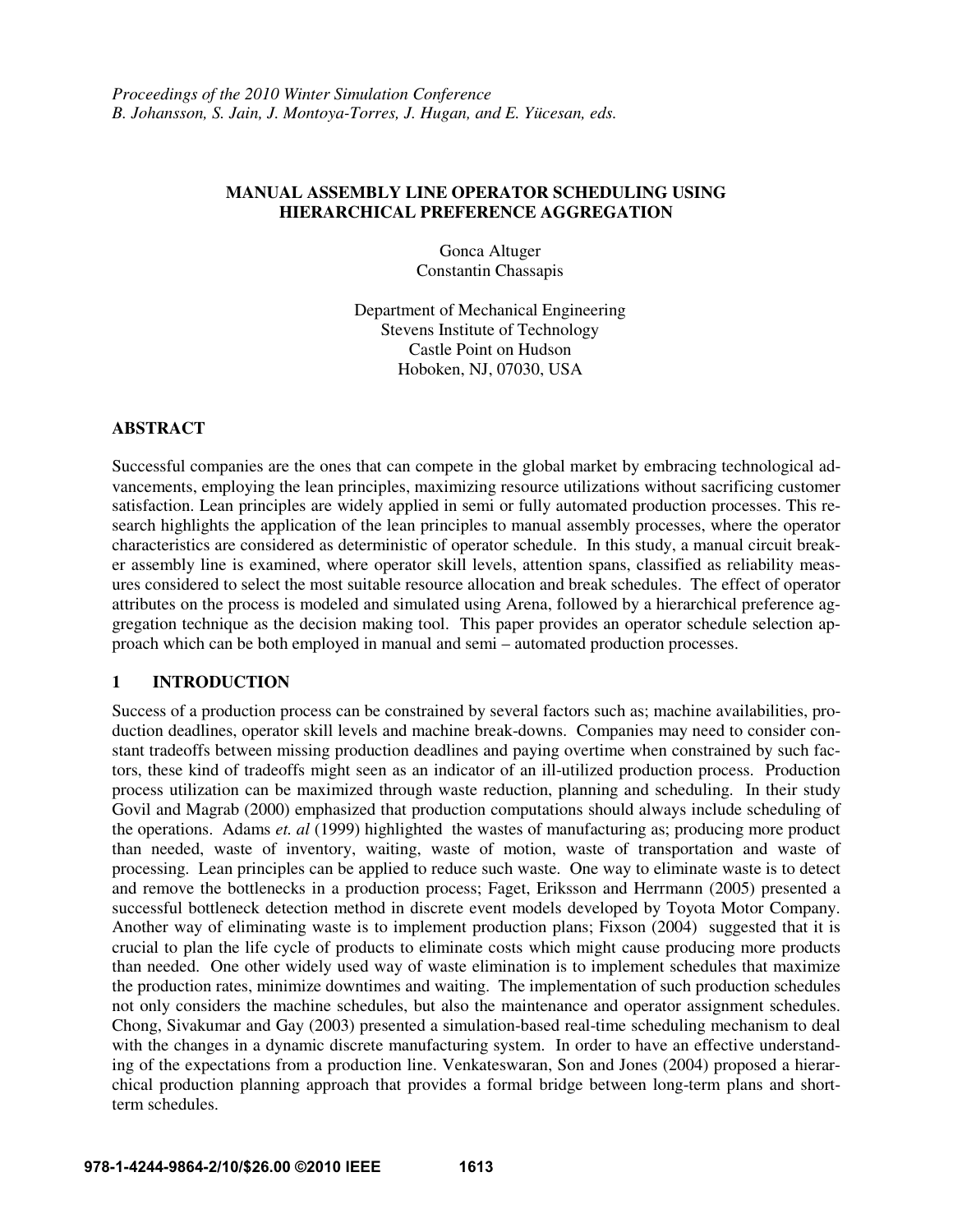Properly modeling a production line not only involves scheduling of the machines but also includes the scheduling of the operators, since the operator characteristics will have as strong effect on the outcome as the machine characteristics. Seppanen (2005) examined an Arena-based operator-paced assembly line simulation, that considers the movement of operators between cells and intermittent duties such as equipment repair and material handling. In their study Cassady and Kutanoglu (2003) proposed an integrated model that simultaneously determines production scheduling and preventive maintenance planning decisions so that the total weighted tardiness of jobs is minimized. Yang *et. al* (2007) highlighted the importance of maintenance scheduling and prioritization and presented a metric that can be used to quantitatively evaluate the effects of different maintenance priorities. Altuger and Chassapis (2009b) performed a case study based multi criteria decision-making analysis in their research to select the most appropriate maintenance technique and schedule for an automated packaging line. Altuger and Chassapis (2009a) proposed a hierarchical decision-making approach, where they benefited from simulation outcomes to support their decision-making process.

 When evaluating maintenance and operator schedules, researchers depend on the use of simulations to understand the process behavior and to benefit from simulation outcomes in their decision-making process. McLean and Shao (2003) confirmed that manufacturing managers typically commission simulation case studies to support their decision-making process; therefore it is important to have simulation models that are realistic. When building a simulation model for an automated production line and manual production line, one needs to account for different parameters, since automated production lines and manual production lines differ from each other in terms of how their reliability levels change over time. Machines' reliability levels decrease as they work on repetitive tasks where they are bound to fail eventually, whereas humans get better at their task as they repeat it. Humans however cannot carry a sustained attention span through an 8 hour shift, which causes them to lose focus and result in higher faulty parts, therefore it is important to schedule adequate breaks to provide them with the needed rest time. Bevis, Finniear and Towill (1970) investigated the operator performance during learning of repetitive tasks, and proposed a Taylor series technique for predictions of the exponential learning law. Hackett (1983) compared various methods and concluded that Bevis' model provided the most practical model when measuring learning curve on repetitive tasks. Jaber and Bonney (1996) looked at the forgetting aspect as well as the learning aspect, and investigated if the operators suffer from forgetting phenomena during production breaks and r-learn in their shift time, and developed a learn-forget curve model to predict production outcomes. Shafer, Nembhard and Uzumeri (2001) examined the effects of worker learning and forgetting on assembly line productivity.

 In this study a manual circuit breaker assembly line will be examined as a case study, where operator behaviors, attention spans, etc., are related to reliability/failure rates, and the process outcomes will be monitored though line simulation. The objective of this study is to select the most appropriate operator break schedule considering the operators' attention span, expertise and reliability which result in blocked and starved times, workstation utilization, average output factor, and cost. The selection process will be performed employing a hierarchical decision-making technique, where the weight values will be assigned based on simulation outcomes and hierarchical rankings. Throughout this effort, the considered case study is modeled using Arena's packaging template, where operator attention spans, break needs, shift schedules, reliability levels and line outcomes can be modeled, simulated and production outputs can be monitored.

### **2 MANUAL ASSEMBLY LINE OPERATOR SCHEDULE SET – UP PROCESS**

#### **2.1 Circuit – Breaker Manual Assembly Line**

A circuit breaker consist of several components as shown in Figure 1 and the assembly process is a manual assembly line that consists of serially connected stations, as shown in Figure 2. The trip units and molded casings arrive at the sub assembly station, where operator 1 is located. Once the sub assembly is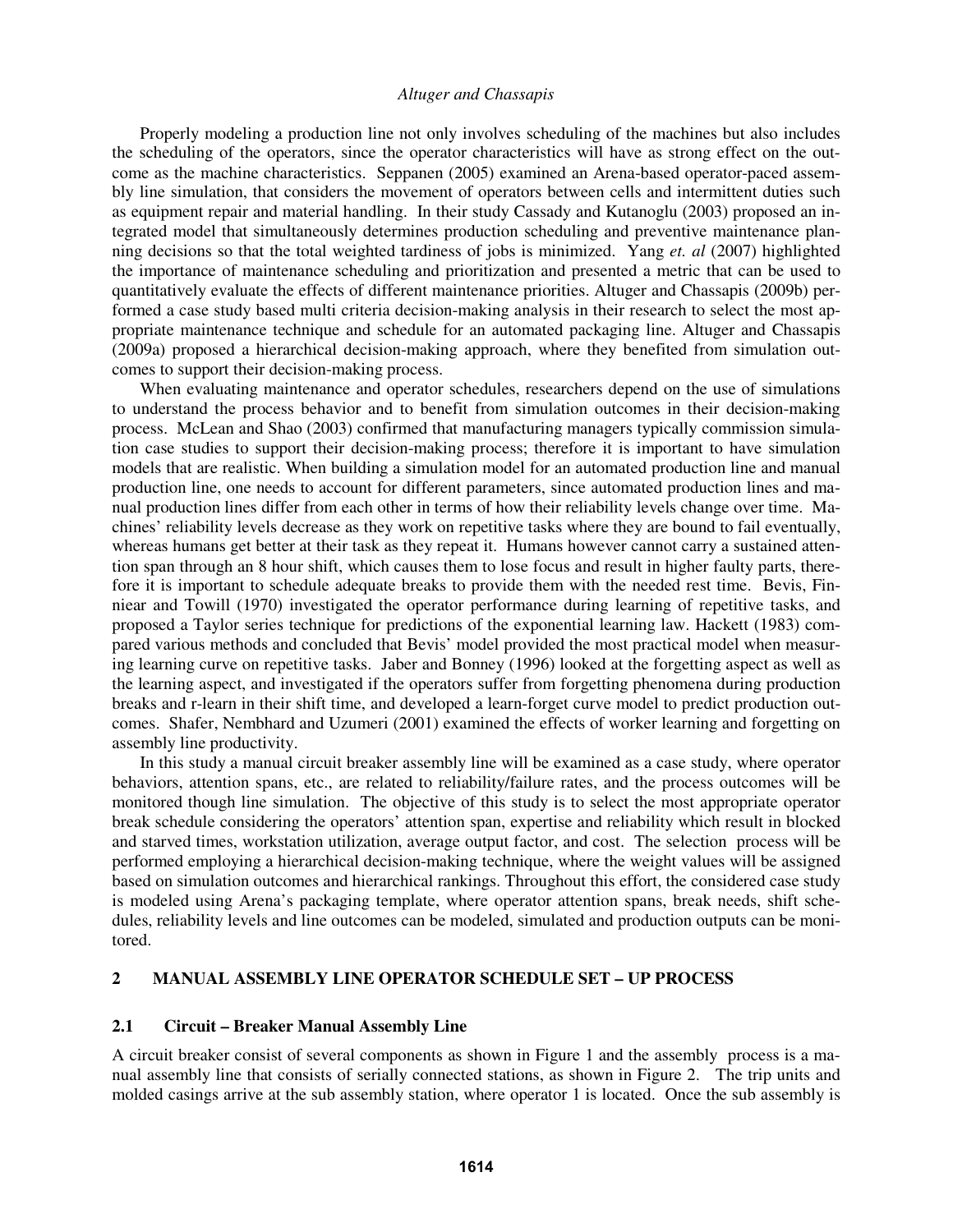completed, it gets moved to the mechanical sub assembly station to operator 2 to get assembled with barrier units to form the mechanical sub assembly. The mechanical sub assemblies are then moved to operator 3, where they are assembled with the chutes to form the arc chute assemblies. The completed arc chute assemblies are then moved to operator 4, where they are assembled with arriving bi-metals, handle arms, cross bars to form the base assembly. The base assemblies are then moved to calibration station, where operator 5 checks the calibration of the each circuit breaker. After the circuit-breakers are calibrated, they are transferred to operator 6 for final inspection. The units fail the final inspection are discarded, and the units pass the final inspection are sent to operator 7 for packaging. Once operator 7 completes the packaging, the circuit-breakers leave the assembly line for shipment.



Figure 2: A Circuit – Breaker Assembly Line Layout

As operators work on a given task, they learn and gain experience, and as they gain experience they get better at their tasks which results in fewer scrapped parts indicating higher reliability and attention levels of the experienced operators. For cost estimating purposes NASA (2007) provided average learning curves for various industries and tasks; for repetitive electrical operations the average is around 75-85%, and for operations that require 75% hand assembly and 25% machining, the learning level is around 80%.



Figure 3: Operator Learning (Experience) Curves and Reliability Level Change over a Time Period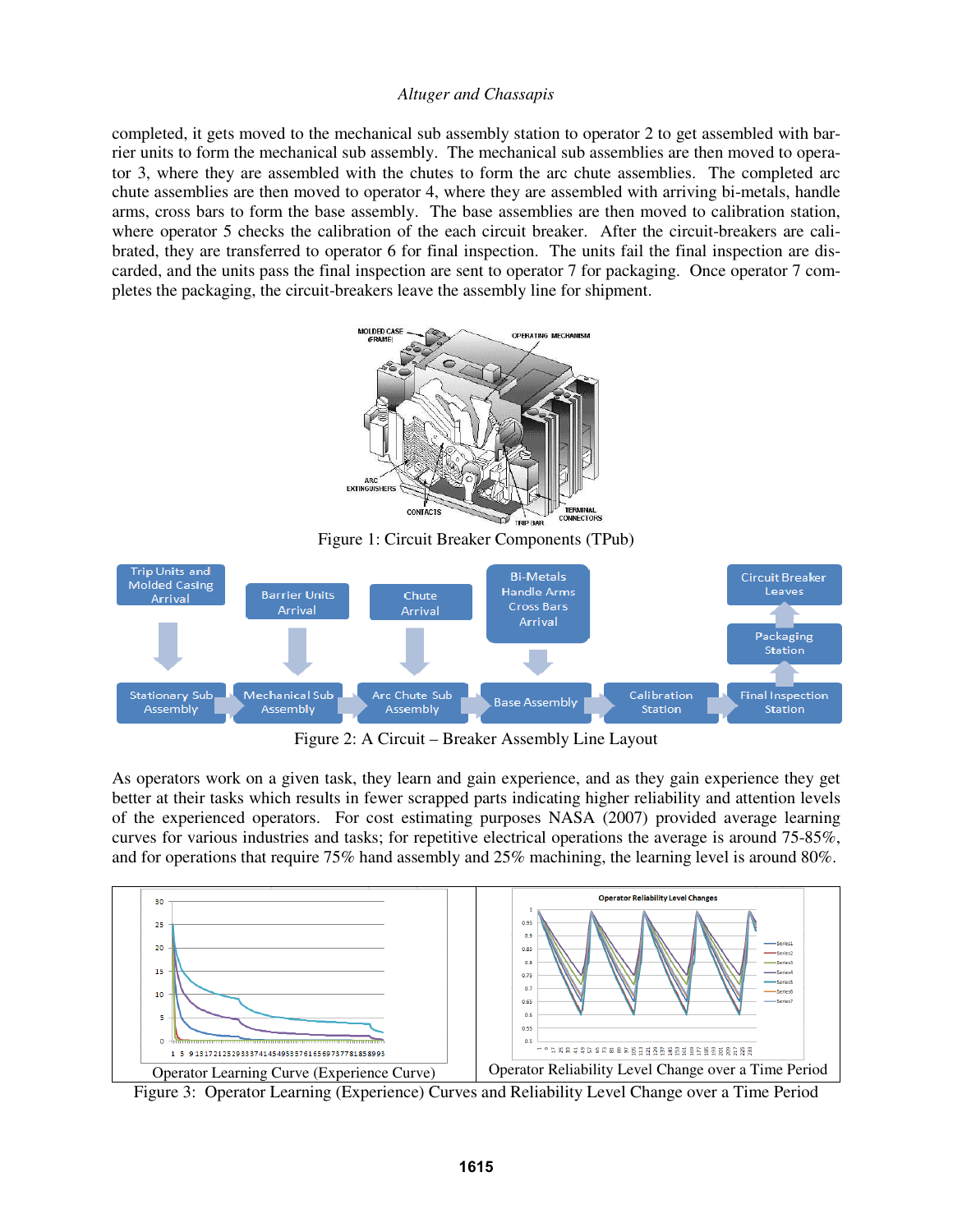The learning and experience curve for each operator can be modeled using the Henderson's Law provided in Equation 1, where C<sub>1</sub> denotes the cost of the first unit, C<sub>n</sub> denotes the cost of the  $\eta^{th}$  unit of production, η is the cumulative volume of production and α denotes the elasticity of cost. The individual operators' learning curves can be modeled as show in right side of Figure 3 which can be interpreted as different reliability levels and attention spans as shown in the left side of Figure 3.

$$
C_{\eta} = C_1 \cdot \eta^{-\alpha} \tag{1}
$$

### **2.2 Problem Definition**

Scheduling carries critical importance in production processes, since utilization and performance of the line directly gets affected by the changes in the scheduling of the machines and operators. Therefore it is important to select the most suitable scheduling for the production line at hand. In this study, the different operator break scheduling techniques will be developed:

**Global Break Schedule (GBS):** The GBS method assumes that the operators in a production line go on a break for a certain period of time and when operators complete their break is completed, they go back to work. The time the operators need to go to break can be set when the first operator reaches a certain minimum allowable attention level.

**Reliability – Based Break Schedule (RBS):** The RBS method assumes that all operators start their shift with a 100% attention level, and as they work their reliability levels decrease due to their attention spans. Since every operator has a different attention span, the rates of decrease in their reliabilities are different. The minimum acceptable reliability level that an operator can work is set depending on the needs of the process at hand. Throughout this study, it is assumed that if an operator's attention level drop under a certain limit, there is a high chance that operators produce faulty parts, highlighting the direct correlation between operator attention span and reliability levels. When calculating the operator reliabilities, R(t) denotes the reliability of an operator at a given t time, and  $\lambda$  is the distribution parameter and can be obtained from operator's overall work performance provided in Equations 2a and 2b. Mean Time to Break (MTTB) denotes the mean time until the operator needs a break. This value is based on operators' historical behaviors throughout a shift, their attention and skill levels. The overall reliability of the line operators can be calculated using Equation 2c.

$$
R(t) = e^{-\lambda t} \quad \text{(a)} \quad MTTB = \frac{1}{\lambda} \quad \text{(b)} \quad R_{\text{line}} = R_1 * R_2 * R_3 * R_4 * R_5 * R_6 * R_7 \quad \text{(c)} \quad (2)
$$

**Value – Based Break Schedule (VBS):** The VBS is based on the value method, where each operator carries a value depending on where they are located in the assembly line. A part's value increases as it travels from start to finish in an assembly line. Therefore operators located towards the end of the assembly line work on higher valued parts which will have higher penalties if lost, therefore those operators located towards the end of the line will have higher values than the operators located in the beginning of the line, from the break point of view. For the circuit breaker assembly line under consideration, the value of the operators can be ranked as  $7\rightarrow 6\rightarrow 5\rightarrow 4\rightarrow 3\rightarrow 2\rightarrow 1$  from highest to lowest.

### **2.3 Arena – Based Simulation Model for the Manual Circuit Breaker Assembly Line**

In order to properly model the manual assembly line behavior, Arena's packaging template has been used. The machine module located in the packaging template is used to model operator attention span and reliability levels as well as operator speed and failure rates. Following the circuit breaker assembly line layout provided in Figure 2, an Arena layout model has been built, as shown in Figure 4. All stations including the part arrivals are built using the station module in Arena. For the part arrival modules (trip unit arrival, molded case arrival, barrier unit arrival, and chute arrival), it is assumed that parts arrive at a certain speed, and the reliability of the part arrivals are 100% at all times, with no pre – set failure rate or condition. All station modules are connected with the machine links, which have no effect on the simula-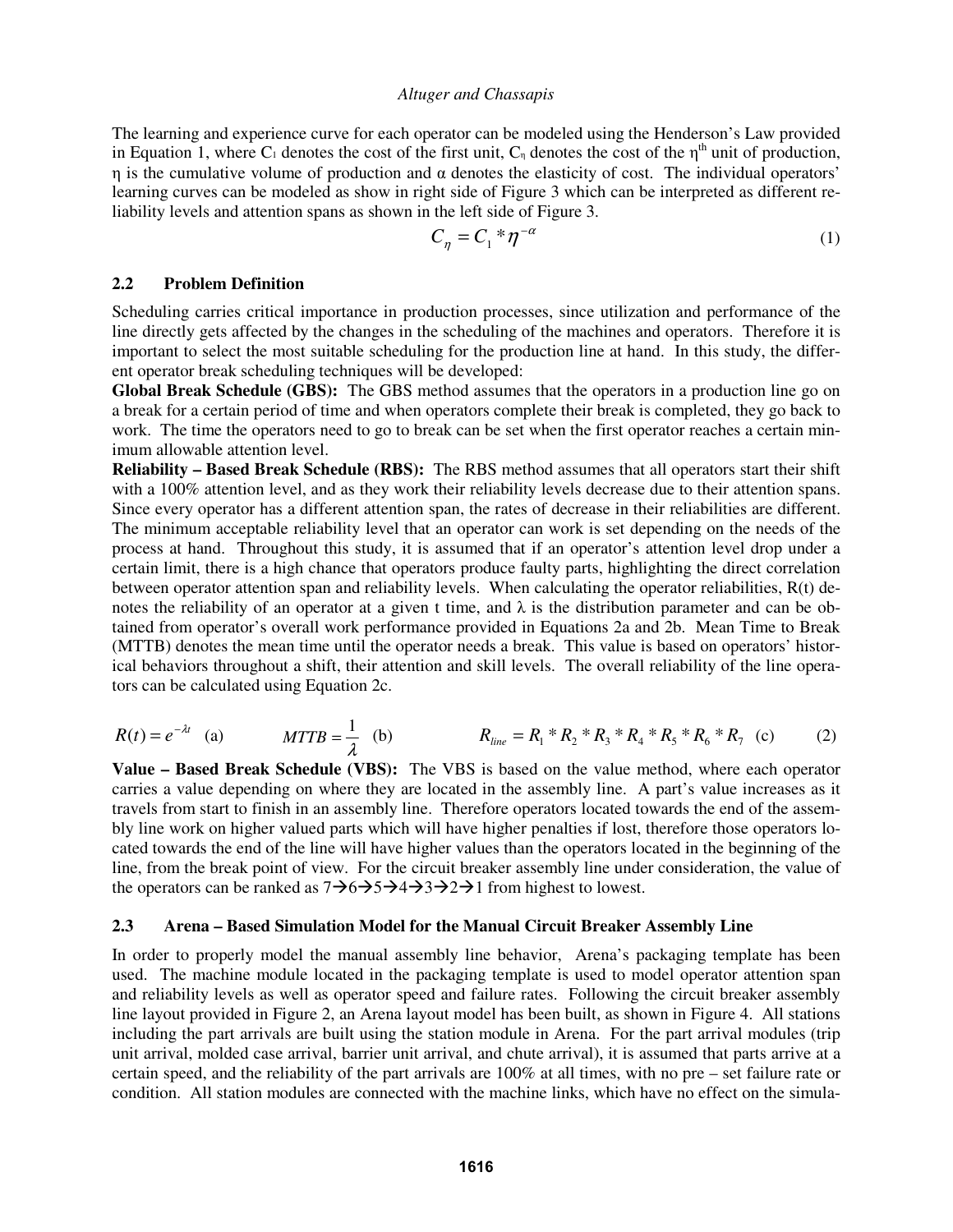tion outcome. Throughout this case study, seven operators are considered in controlling the station sub assembly, mechanical sub assembly, arc chute sub assembly, base assembly, calibration station, final inspection station, and packaging station. For all seven operators; operator attention spans (reliabilities), operator skills, operator hourly rates and operator loss rates are considered. For this case study, it is assumed that the operators have all the parts ready and available to them all the time.



Figure 4: Arena Model of the Circuit – Breaker Assembly Line

Station modules enable the users to define the station, and operator parameters such as cost, speed, failure type, rate, and schedule. For all the part arrivals and leaves the machine type is defined as "machine starts a line and "machine ends a line", respectively. For all other stations, machine module is set as a "basic machine" where the machine's processing rate can be defined individually for every station. For all the processing stations, where operators manually perform the assigned tasks, the machine module will be set in such a way to reflect the operator's characteristics. Figure 5 shows the machine module set – up details for the Base Assembly Station.

| <b>Machine</b><br>General Information<br>$\overline{\phantom{a}}$<br>Base Assembly<br>Name<br>Assembly Machine<br>⊻<br>Туре:                                 | <b>Other Dollons</b><br>Controls | $ 2 $ ४           | <b>PR</b><br><b>Lenta</b><br><b>Chert Based Loss</b><br>Lost Units after Failures:<br>Ξ<br>Lost Units after Strate<br>6<br>Ξ<br>Lost Units after Champenson's<br>$\sim$                        |
|--------------------------------------------------------------------------------------------------------------------------------------------------------------|----------------------------------|-------------------|------------------------------------------------------------------------------------------------------------------------------------------------------------------------------------------------|
| Machine Ends a Line                                                                                                                                          | $\overline{v}$ Loss              | Loss              | <b><i><u>Industrial meticals</u></i></b><br>Industrial Production (5.1003)                                                                                                                     |
| Run Parameters<br>100<br>Cycle:/Mirute:                                                                                                                      | Production and<br>Changeovers    |                   | Canvel Hotel<br>$\alpha$<br>R<br>Failure Stream                                                                                                                                                |
| Assemblies/Eycle:<br>Entry Lines:                                                                                                                            | <b>▽ Reliability</b>             | Reliability,      | Failure Number<br><b>Failure News</b>                                                                                                                                                          |
| Are Chute Sub Assembly Arrival<br>Add.<br>Bi Metals Arrival, 2<br>Handle Arms Arrival, 2<br>Edit.<br>Cross Bars Arrival, 1<br>dFnd of Isb.<br><b>D</b> cicte | E. Scheduled<br>Stops.           | Scheduled Stops   | Eakon 1<br>Uptime Type:<br><b>Trioger Type:</b><br>- Processing Time<br>Ξ<br>Telephone I<br>Time Ratur Fair ser<br>Time Units:                                                                 |
|                                                                                                                                                              | $\triangledown$ Statistics       | Costs.            | 7x<br>Costs<br>1914 145, 160, 200   v   Minutes<br>Ξ<br>Time Links:<br>Time to French<br>図<br>Cost/Hour<br>$=$ Minutes<br>$\overline{\phantom{a}}$<br>10<br>l <sub>18</sub><br>Cost/Good Unit: |
| Run Uptions                                                                                                                                                  | V Arimation<br>0K<br>Cancel      | Animation<br>Heb- | $\overline{21}$<br>Cost/Lost Unit<br><b>Repair Operators</b><br>0 <sub>k</sub><br>Holb<br>Cancel<br>Cancel<br>Help<br><b>DK</b>                                                                |

Figure 5: Base Assembly Station Development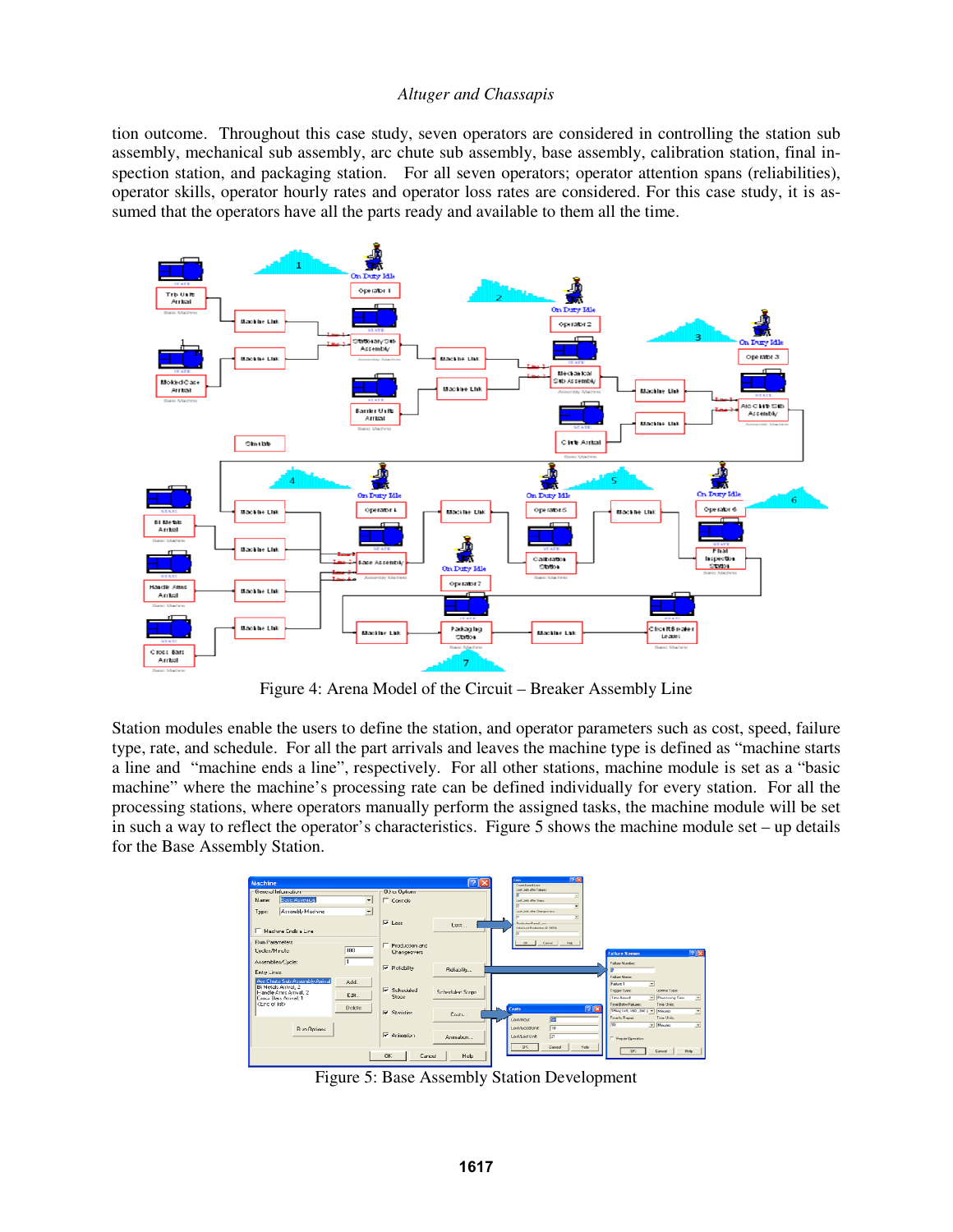# **2.3.1 Input Data Generation**

Appropriately modeling the manual assembly line using Arena's packaging template requires properly collecting and introducing the input data to the model. As the input data for the station modules, a timebased trigger system will be used. Table 1 provides the operator attention span, loss units per operator and reliability schedules when GBS, RBS and VBS will be performed.

| <b>INPUT PARAMETERS</b>   | Operator<br>One                                | Operator<br>Two                        | Operator<br><b>Three</b>               | Operator<br>Four                       | Operator<br>Five                      | Operator<br>Six                        | Operator<br>Seven                     |                                     |  |  |  |  |  |  |
|---------------------------|------------------------------------------------|----------------------------------------|----------------------------------------|----------------------------------------|---------------------------------------|----------------------------------------|---------------------------------------|-------------------------------------|--|--|--|--|--|--|
| <b>Run Parameters</b>     | <b>Units/Minute</b>                            | 100                                    | 100                                    | 100                                    | 100                                   | 100                                    | 100                                   | 100                                 |  |  |  |  |  |  |
|                           | Trigger Type                                   | Time - Based                           |                                        |                                        |                                       |                                        |                                       |                                     |  |  |  |  |  |  |
| Reliability<br>and Break  | Operator<br><b>Attention Span</b><br>(minutes) | 11252)<br>9258,<br><b>TRIA(8500,</b>   | 14950<br>13500,<br><b>TRIA(12050)</b>  | 12000)<br>[RIA(7290, 10000)            | 15000)<br>13050,<br>TRIA(8640,        | [RIA(10140, 12000, 14000)              | 12000)<br>11000,<br><b>FRIA(9000)</b> | TRIA(15000, 16050, 18000)           |  |  |  |  |  |  |
| <b>Parameters</b>         | <b>GBS</b>                                     | 46m (60%)<br>56m (55%)<br>65m (50%)    | 46m (60%)<br>56m (55%)<br>65m (50%)    | 46m (60%)<br>56m (55%)<br>65m (50%)    | 46m (60%)<br>56m (55%)<br>65m (50%)   | 46m (60%)<br>56m (55%)<br>65m (50%)    | 46m (60%)<br>56m (55%)<br>65m (50%)   | 46m (60%)<br>56m (55%)<br>65m (50%) |  |  |  |  |  |  |
|                           | <b>RBS</b>                                     | 57m (60%)<br>66m (55%)<br>77m (50%)    | 49m (60%)<br>57m (55%)<br>67m (50%)    | 73m (60%)<br>85m (55%)<br>99m (50%)    | 85m (60%)<br>100m (55%)<br>116m (50%) | 106m (60%)<br>122m (55%)<br>140m (50%) | 61m (60%)<br>71m (55%)<br>83m (50%)   | 62m (60%)<br>73m (55%)<br>85m (50%) |  |  |  |  |  |  |
|                           | <b>VBS</b>                                     | 122m (60%)<br>133m (55%)<br>145m (50%) | 112m (60%)<br>123m (55%)<br>135m (50%) | 102m (60%)<br>133m (55%)<br>125m (50%) | 92m (60%)<br>103m (55%)<br>115m (50%) | 82m (60%)<br>93m (55%)<br>105m (50%)   | 72m (60%)<br>83m (55%)<br>95m (50%)   | 62m (60%)<br>73m (55%)<br>85m (50%) |  |  |  |  |  |  |
| Loss<br><b>Parameters</b> | <b>Loss Units</b>                              | 1                                      | 1                                      | 1                                      | 1                                     | 1                                      | 1                                     | 1                                   |  |  |  |  |  |  |

Table 1: System Parameters for GBS, RBS and VBS for the Arena Model

To collect meaningful data and to model the assembly line behavior correctly, the simulation parameters are set as realistically as possible. The simulations considered 8 hours/shift, 1 shift/day, 5 days/week, and 4 weeks/month, and the monthly behavior is modeled with 20 replications.

# **2.3.2 Output Data Collection**

Once the simulation model is ready and simulation parameters are set, the challenge remains "which outputs one needs to observe?". For the manual circuit breaker assembly line case study, it is determined that utilization of the line, average output factor per replication (day), operator blocked and starved times as well as overall cost of good and lost products are directly affected with the break schedule changes. Table 2 provides the measures that will be examined as simulation output for the case study.

| Average Output Factor (AOF) | The ratio of the Average Output Rate greater than zero                                                                |  |  |  |  |  |  |  |
|-----------------------------|-----------------------------------------------------------------------------------------------------------------------|--|--|--|--|--|--|--|
| Utilization (U)             | $Utilization = \frac{(Total\_Time\_Output\_Rate\_greater\_Then\_0)}{(Simulation\_Run\_Length - Total\_Time\_Stoped)}$ |  |  |  |  |  |  |  |
|                             |                                                                                                                       |  |  |  |  |  |  |  |
| Total Time Blocked (TTB)    | The total time the machine was in the <i>Blocked</i> state                                                            |  |  |  |  |  |  |  |
| Total Time Starved (TTS)    | The total time the machine was in the <i>Starved</i> state                                                            |  |  |  |  |  |  |  |
| Cost of Good Product (CGP)  | $CGP = (Total \_\text{Good} \_\text{Units} \_\text{Pr} \text{oduced })^* (Cost \mid Good \_\text{Unit})$              |  |  |  |  |  |  |  |
| Cost of Lost Product (CLP)  | $CLP = (Total \_ Units \_ Lost) * (Cost / Lost \_Unit)$                                                               |  |  |  |  |  |  |  |

Once the evaluation measures for the production line at hand are determined, the output values for all three scenarios for all three minimum allowable reliability levels are collected to be used in the multi cri-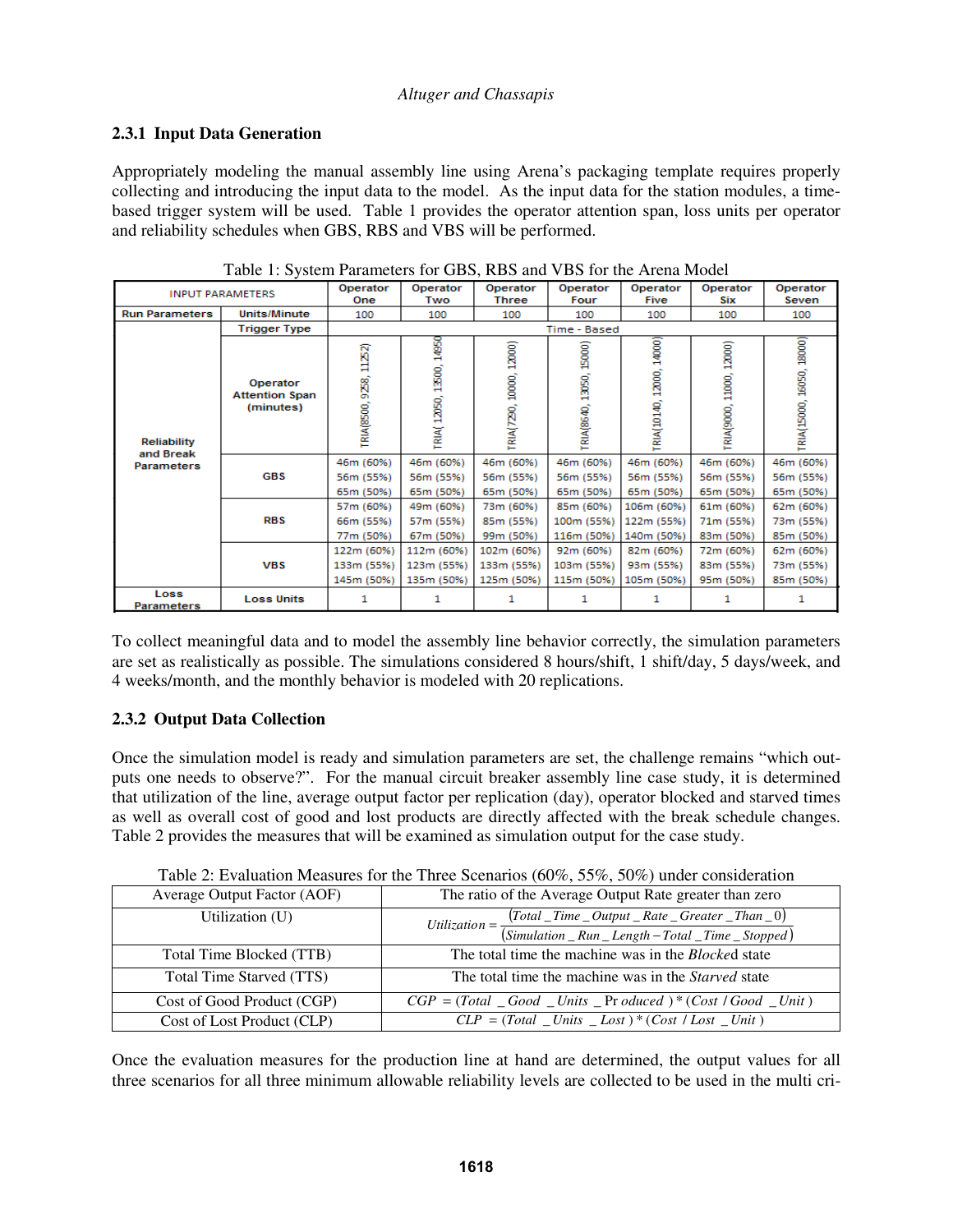teria decision making process. Table 3 provides an overall summary of the simulation outcomes of the nine scenarios considered for the circuit breaker assembly line case study.

| Table 5. Evaluation measures for the Three Scenarios (00%, 33%, 30%)<br>under consideration |             |             |             |                         |                 |                                         |                |                |                |                                 |             |             |             |             |             |             |                 |                                         |                |
|---------------------------------------------------------------------------------------------|-------------|-------------|-------------|-------------------------|-----------------|-----------------------------------------|----------------|----------------|----------------|---------------------------------|-------------|-------------|-------------|-------------|-------------|-------------|-----------------|-----------------------------------------|----------------|
| <b>ATTRIBUTE</b>                                                                            | GMO-<br>60% | GMO-<br>55% | GMO-<br>50% | RMO-<br>60%             | RMO-<br>55%     | <b>RMO</b><br>50%                       | $VMO -$<br>60% | $VMO -$<br>55% | $VMO -$<br>50% | <b>ATTRIBUTE</b>                | GMO-<br>60% | GMO-<br>55% | GMO-<br>50% | RMO-<br>60% | RMO-<br>55% | RMO-<br>50% | $VMO -$<br>60%  | VMO-<br>55%                             | $VMO -$<br>50% |
| <b>Average Output Factor</b>                                                                |             |             |             | <b>Total Good Units</b> |                 |                                         |                |                |                |                                 |             |             |             |             |             |             |                 |                                         |                |
| Stationary Sub Assembly                                                                     | 0.53        | 0.52        | 0.50        | 0.50                    | 0.50            | 0.50                                    | 0.50           | 0.50           | 0.50           | Stationary Sub Assembly         | 255.00      | 193.00      | 970.00      | 2216.00     | 2886.00     | 3267.00     | 3634.00         | 3613.00                                 | 4380.00        |
| Mechanical Sub Assembly                                                                     | 0.59        | 0.57        | 0.51        | 0.62                    | 0.65            | 0.61                                    | 0.67           | 0.67           | 0.68           | <b>Mechanical Sub Assembly</b>  | 255.00      | 193.00      | 970.00      | 2216.00     | 2886.00     | 3267.00     | 3634.00         | 3613.00                                 | 4380.00        |
| Arc Chute Sub Assembly                                                                      | 0.66        | 0.63        | 0.51        | 0.69                    | 0.74            | 0.68                                    | 0.78           | 0.78           | 0.81           | Arc Chute Sub Assembly          | 255.00      | 193.00      | 970.00      | 2216.00     | 2886.00     | 3267.00     | 3634.00 3613.00 |                                         | 4380.00        |
| <b>Base Assembly</b>                                                                        | 0.62        | 0.59        | 0.50        | 0.50                    | 0.50            | 0.50                                    | 0.50           | 0.50           | 0.50           | <b>Base Assembly</b>            | 255.00      | 193.00      | 970.00      | 2216.00     | 2886.00     | 3267.00     | 3634.00         | 3613.00                                 | 4380.00        |
| <b>Calibration Station</b>                                                                  | 0.70        | 0.66        | 0.50        | 0.50                    | 0.50            | 0.50                                    | 0.50           | 0.50           | 0.50           | <b>Calibration Station</b>      | 255.00      | 193.00      | 970.00      | 2216.00     | 2886.00     | 3267.00     | 3634.00         | 3613.00                                 | 4380.00        |
| <b>Final Inspection Station</b>                                                             | 0.75        | 0.73        | 0.51        | 0.50                    | 0.50            | 0.50                                    | 0.50           | 0.50           | 0.50           | <b>Final Inspection Station</b> | 255.00      | 193.00      | 970.00      | 2216.00     | 2886.00     | 3267.00     | 3634.00         | 3613.00                                 | 4380.00        |
| <b>Packaging Station</b>                                                                    | 0.75        | 0.78        | 0.51        | 0.50                    | 0.50            | 0.50                                    | 0.50           | 0.50           | 0.50           | <b>Packaging Station</b>        | 255,00      | 193.00      | 970.00      |             |             |             |                 | 2216.00 2886.00 3267.00 3634.00 3613.00 | 4380.00        |
| <b>Cost of Good Product</b>                                                                 |             |             |             |                         |                 |                                         |                |                |                | <b>Cost of Lost Product</b>     |             |             |             |             |             |             |                 |                                         |                |
| Stationary Sub Assembly                                                                     | 1021.0      | 775.5       | 3884.5      | 8872.2                  |                 | 11554.6 13079.1 14547.5 15658.0 17534.7 |                |                |                | <b>Stationary Sub Assembly</b>  | 0.11        | 0.11        | 0.53        | 1.58        | 1.79        | 2.42        | 2.52            | 2.84                                    | 2.94           |
| Mechanical Sub Assembly                                                                     | 1863.0      | 1414.9      | 7087.6      | 16189.6                 | 21084.0         | 23865.5 26545.4                         |                | 28590.5        | 31996.5        | <b>Mechanical Sub Assembly</b>  | 0.20        | 0.20        | 1.58        | 2.37        | 3.16        | 3.75        | 3.75            | 4.15                                    | 5.33           |
| Arc Chute Sub Assembly                                                                      | 2296.4      | 1744.0      | 8737.0      | 19957.5                 | 25991.1         | 29420.3                                 | 32724.0        | 35245.4        | 39444.1        | Arc Chute Sub Assembly          | 0.25        | 0.25        | 1.25        | 2.00        | 2.75        | 3.00        | 3.00            | 3.25                                    | 3.25           |
| <b>Base Assembly</b>                                                                        | 4592.7      | 2487.5      | 17472.2     | 39912.3                 | 51977.7         | 58833.5                                 | 65441.7        | 90482.6        | 78883.2        | <b>Base Assembly</b>            | 0.00        | 0.00        | 2.10        | 4.20        | 6.30        | 7.88        | 8.40            | 8.40                                    | 7.88           |
| <b>Calibration Station</b>                                                                  | 5612.8      | 4262.5      | 21351.0     | 48773.5                 | 63516.8         | 71895.5 79971.1                         |                | 86129.5        | 96393.6        | <b>Calibration Station</b>      | 0.56        | 0.00        | 3.94        | 7.88        | 11.81       | 11.81       | 13.50           | 15.75                                   | 19.69          |
| <b>Final Inspection Station</b>                                                             | 5867.3      | 4455.7      | 22318.1     |                         | 50983.5 66394.1 | 75154.3 83594.7                         |                | 90030.5        | 100760         | <b>Final Inspection Station</b> | 0.59        | 0.59        | 3.53        | 7.05        | 9.99        | 9.40        | 11.75           | 14.10                                   | 15.86          |
| Packaging Station                                                                           | 6121.8      | 4649.4      | 23287.8     |                         | 53193.6 69271.2 | 78410.4 87217.2                         |                | 93930.0        | 105126         | Packaging Station               | 0.61        | 0.00        | 0.61        | 6.74        | 9.80        | 11.03       | 12.25           | 14.09                                   | 14.70          |
| <b>Total Units Lost</b>                                                                     |             |             |             |                         |                 |                                         |                |                |                | Utilization                     |             |             |             |             |             |             |                 |                                         |                |
| Stationary Sub Assembly                                                                     | 1.00        | 1.00        | 1.00        | 1.00                    | 1.00            | 1.00                                    | 1.00           | 1.00           | 1.00           | <b>Stationary Sub Assembly</b>  | 2.47        | 1.84        | 9.21        | 21.28       | 27.27       | 30.39       | 32.57           | 34.96                                   | 38.85          |
| Mechanical Sub Assembly                                                                     | 1.00        | 1.00        | 1.00        | 1.00                    | 1.00            | 1.00                                    | 1.00           | 1.00           | 1.00           | Mechanical Sub Assembly         | 2.32        | 1.81        | 8.89        | 17.54       | 21.73       | 25.46       | 24.77           | 26.56                                   | 28.91          |
| Arc Chute Sub Assembly                                                                      | 1.00        | 1.00        | 1.00        | 1.00                    | 1.00            | 1.00                                    | 1.00           | 1.00           | 1.00           | Arc Chute Sub Assembly          | 2.27        | 1.78        | 8.80        | 15.21       | 18.48       | 22.36       | 21.68           | 23.18                                   | 24.75          |
| <b>Base Assembly</b>                                                                        | 0.00        | 0.00        | 1.00        | 1.00                    | 1.00            | 1.00                                    | 1.00           | 1.00           | 1.00           | <b>Base Assembly</b>            | 2.50        | 1.82        | 9.24        | 20.45       | 26.26       | 29.43       | 33.39           | 35.59                                   | 39.48          |
| <b>Calibration Station</b>                                                                  | 1.00        | 0.00        | 1.00        | 1.00                    | 1.00            | 1.00                                    | 1.00           | 1.00           | 1.00           | <b>Calibration Station</b>      | 2.48        | 1.81        | 9.22        | 21.98       | 28.03       | 31.18       | 33.73           | 35.92                                   | 39.75          |
| <b>Final Inspection Station</b>                                                             | 1.00        | 1.00        | 1.00        | 1.00                    | 1.00            | 1.00                                    | 1.00           | 1.00           | 1.00           | <b>Final Inspection Station</b> | 2.47        | 1.79        | 9.21        | 21.33       | 27.23       | 30.26       | 34.27           | 36.21                                   | 40.09          |
| <b>Packaging Station</b>                                                                    | 1.00        | 0.00        | 1.00        | 1.00                    | 1.00            | 1.00                                    | 1.00           | 1.00           | 1.00           | <b>Packaging Station</b>        | 2.47        | 1.78        | 9.21        | 21.27       | 27.16       | 30.22       | 34.99           | 36.85                                   | 40.53          |
| <b>Total Time Blocked (Hours)</b>                                                           |             |             |             |                         |                 |                                         |                |                |                | <b>Total Time Starved</b>       |             |             |             |             |             |             |                 |                                         |                |
| <b>Stationary Sub Assembly</b>                                                              | 3.23        | 3.33        | 3.13        | 2.66                    | 2.47            | 2.39                                    | 2.39           | 2.30           | 2.16           | <b>Stationary Sub Assembly</b>  | 0.00        | 0.00        | 0.00        | 0.00        | 0.00        | 0.00        | 0.00            | 0.00                                    | 0.00           |
| Mechanical Sub Assembly                                                                     | 2.55        | 2.73        | 2.59        | 2.19                    | 2.11            | 2.03                                    | 2.31           | 2.25           | 2.18           | <b>Mechanical Sub Assembly</b>  | 0.68        | 0.60        | 0.54        | 0.54        | 0.51        | 0.50        | 0.37            | 0.38                                    | 0.36           |
| Arc Chute Sub Assembly                                                                      | 1.87        | 2.14        | 2.05        | 1.87                    | 1.84            | 1.79                                    | 2.07           | 2.04           | 2.03           | Arc Chute Sub Assembly          | 1.37        | 1.20        | 1.09        | 1.10        | 1.05        | 0.99        | 0.74            | 0.73                                    | 0.70           |
| <b>Base Assembly</b>                                                                        | 1.19        | 1.54        | 1.50        | 1.40                    | 1.24            | 1.23                                    | 1.27           | 1.23           | 1.17           | <b>Base Assembly</b>            | 2.04        | 1.80        | 1.64        | 1.43        | 1.40        | 1.31        | 1.07            | 1.05                                    | 0.98           |
| <b>Calibration Station</b>                                                                  | 0.52        | 0.94        | 0.95        | 0.85                    | 0.72            | 0.73                                    | 0.80           | 0.80           | 0.76           | <b>Calibration Station</b>      | 2.70        | 2.39        | 2.16        | 1.69        | 1.64        | 1.55        | 1.44            | 1.38                                    | 1.29           |
| <b>Final Inspection Station</b>                                                             | 0.00        | 0.34        | 0.42        | 0.41                    | 0.34            | 0.37                                    | 0.40           | 0.40           | 0.40           | <b>Final Inspection Station</b> | 3.22        | 2.99        | 2.71        | 2.24        | 2.14        | 2.04        | 2.80            | 1.77                                    | 2.55           |
| Packaging Station                                                                           | 0.00        | 0.00        | 0.00        | 0.00                    | 0.00            | 0.00                                    | 0.00           | 0.00           | 0.00           | Packaging Station               | 3.23        | 3.33        | 3.13        | 2.65        | 2.49        | 2.41        | 2.15            | 2.12                                    | 1.65           |

Table 3: Evaluation Measures for the Three Scenarios (60%, 55%, 50%) under consideration

#### **3 DECISION MAKING VIA HIERARCHICAL AGGREGATION**

### **3.1 Hierarchical Multi Criteria Decision Making**

When deciding the most appropriate break schedule, one needs to define which evaluation measure is more important over the others and how to assign numerical values for the rankings. Altuger and Chassapis (2009a) proposed the Hierarchical Weight Assessment (HWA) approach that assigns weight values based on the hierarchical rankings and the numerical values of the evaluation measures. In this study, the HWA method will be implemented when performing weight calculations for the evaluation measures. Table 4 provides the HWA calculation steps and template for a multi criteria decision making problem.

|      |           |                   |                                     | I abic +. II WA TCHipiale Porthallon (Altuger and Chassapis 2007a)                                                                                                  |
|------|-----------|-------------------|-------------------------------------|---------------------------------------------------------------------------------------------------------------------------------------------------------------------|
| Egs  | Left Side | <b>Right Side</b> | <b>Median Lowest Highest Lowest</b> | <b>Associated Equation</b>                                                                                                                                          |
| Eq.1 | 2,3,4     |                   | 3.4                                 | $(\mu_1 u (CE_{1M}) + \mu_2 u (CE_{2L}) + \mu_3 u (CE_{3L}) + \mu_4 u (CE_{4L})) = (\mu_1 u (CE_{1L}) + \mu_2 u (CE_{2H}) + \mu_3 u (CE_{3L}) + \mu_4 u (CE_{4L}))$ |
| Eq.2 | I.3.4     |                   | 1.2.4                               | $(\mu_1u(CE_{11})+\mu_2u(CE_{2u})+\mu_3u(CE_{31})+\mu_4u(CE_{41}))=(\mu_1u(CE_{11})+\mu_2u(CE_{21})+\mu_3u(CE_{3u})+\mu_4u(CE_{41}))$                               |
| Eq.3 | 1,2,4     | 4                 | 1.2.3                               | $(\mu_1u(CE_{1_L}) + \mu_2u(CE_{2_L}) + \mu_3u(CE_{3\omega}) + \mu_4u(CE_{4_L})) = (\mu_1u(CE_{1L}) + \mu_2u(CE_{2L}) + \mu_3u(CE_{3L}) + \mu_4u(CE_{4\omega}))$    |
| Eq.4 |           | TOTAL             |                                     | $\mu = 1$                                                                                                                                                           |

Table 4: HWA Template Formation (Altuger and Chassapis 2009a)



The calculation of the deterministic and probabilistic Certainty Equivalent (CE) values depend on whether higher or lower values are preferred (Equations 3a-b, 4a-b respectively), where x denoting the current value and ρ being the exponential constant.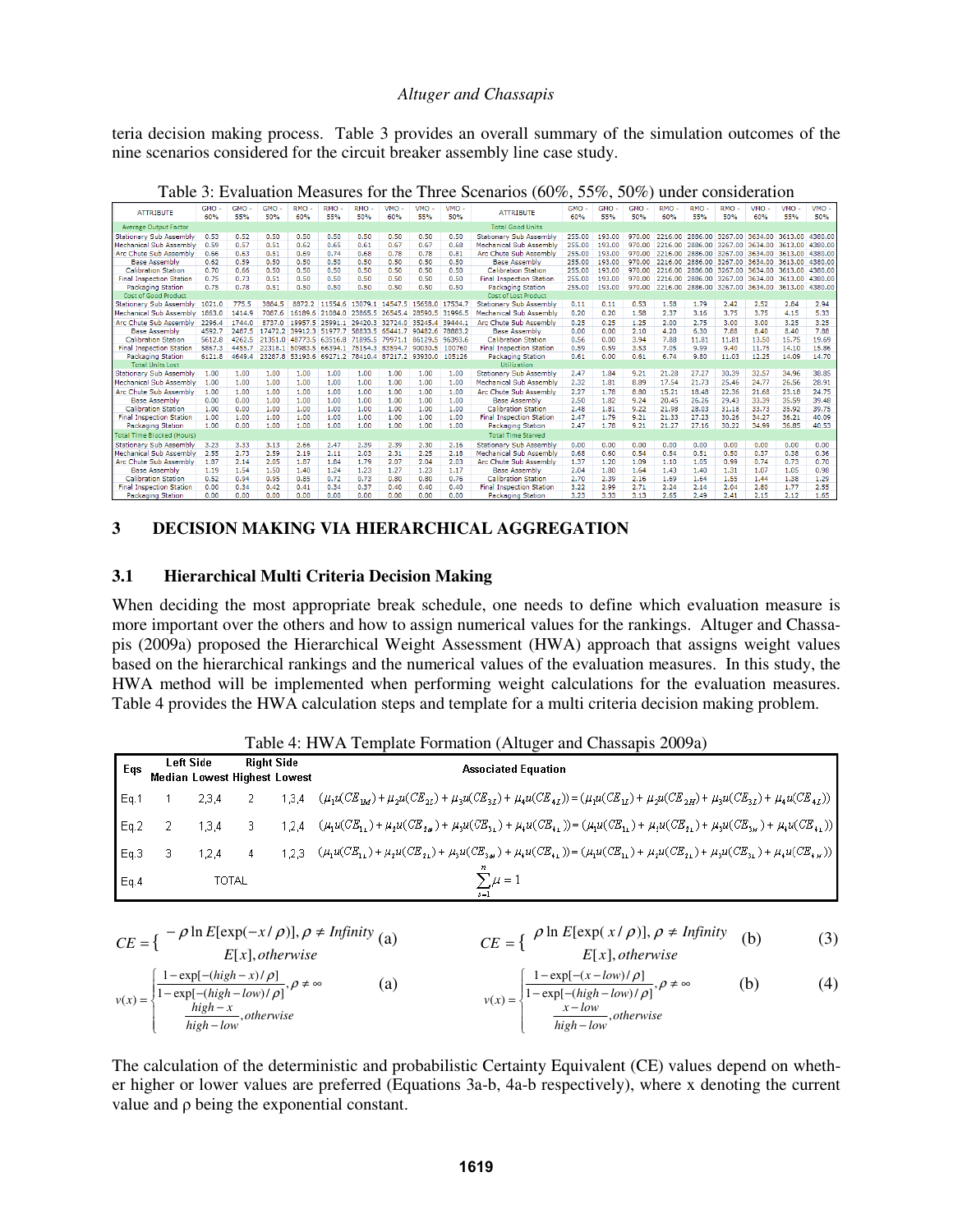# **3.2 Calculation of Weight Values**

When deciding if higher or lower values are preferred, each evaluation measure is examined separately with respect to the assembly process. When the output values of the circuit breaker assembly line are considered, higher values of AOF), Utilization (U), and Cost of Good Product (CGP) are preferred, whereas lower values of Total Time Blocked (TTB), Total Time Starved (TTS) and Cost of Lost Product (CLP) are chosen. Weight values of the evaluation measures provided in Table 2 are calculated using the HWA template. In order to properly determine the most appropriate break schedule for the operators, 9 different scenarios have been considered for 8 different hierarchical rankings. The considered scenarios are: GBS 60%, GBS 55%, GBS 50%, RBS 60%, RBS 55%, RBS 50%, VBS 60%, VBS 55%, AND VBS 50%. The calculated weight values for all 9 scenarios for different rankings are shown in Tables 5 - 12.

# **4 HIERARCHICAL PREFERENCE AGGREGATION DECISION PROCESS OUTCOME**

# **4.1 Decision – Making Outputs**

Once the scenarios and the different hierarchical rankings are set, the decision-making process using the HWA was performed for each hierarchical ranking. The weight outcomes for sample scenarios are listed in detail in Tables 5, 6 and 7. When examined closely, it can be seen that in some cases the outcome weight values' rankings may not fully follow the initial rankings, such as in Table 7. This may be due to the weight value distribution as well as having weight outputs very close to each other.

| <b>Evaluation Measure</b>                                                      | Weight | GBS-       | Weighted | <b>GBS</b> | Weighted | <b>GBS</b> | Weighted | <b>RBS</b> | Weighted | <b>RBS</b> | Weighted                                                                       | <b>RBS</b> | Weighted | <b>VBS</b> | Weighted | <b>VBS</b> | Weighted | <b>VBS</b> | Weighted |
|--------------------------------------------------------------------------------|--------|------------|----------|------------|----------|------------|----------|------------|----------|------------|--------------------------------------------------------------------------------|------------|----------|------------|----------|------------|----------|------------|----------|
|                                                                                |        | 60%        | Grade    | 55%        | Grade    | 50%        | Grade    | 60%        | Grade    | 55%        | Grade                                                                          | 50%        | Grade    | 60%        | Grade    | 55%        | Grade    | 50%        | Grade    |
| Average Output Factor                                                          | 0.4580 | 1.0000     | 0.4580   | 0.6609     | 0.3027   | 0.6248     | 0.2861   | 0.0275     | 0.0126   | 0.0140     | 0.0064                                                                         | 0.0210     | 0.0096   | 0.0088     | 0.0040   | 0.0080     | 0.0037   | 0.0000     | 0.0000   |
| <b>Total Time Blocked</b>                                                      | 0.0210 | 0.0000     | 0.0000   | 0.3746     | 0.0079   | 0.4613     | 0.0097   | 0.5764     | 0.0121   | 0.5724     | 0.0120                                                                         | 0.6232     | 0.0131   | 0.8876     | 0.0186   | 0.9335     | 0.0196   | 1.0000     | 0.0210   |
| <b>Total Time Starved</b>                                                      | 0.0080 | 1.0000     | 0.0080   | 0.6678     | 0.0053   | 0.5630     | 0.0045   | 0.5933     | 0.0047   | 0.6563     | 0.0053                                                                         | 0.5995     | 0.0048   | 0.0923     | 0.0007   | 0.4759     | 0.0038   | 0.0000     | 0.0000   |
| <b>Utilization</b>                                                             | 0.5090 | 0.8834     | 0.4497   | 0.0000     | 0.0000   | 0.9675     | 0.4925   | 0.9151     | 0.4658   | 0.9526     | 0.4849                                                                         | 0.9304     | 0.4736   | 0.9015     | 0.4588   | 0.9527     | 0.4849   | 1.0000     | 0.5090   |
| <b>Cost of Lost Product</b>                                                    | 0.0020 | 1.0000     | 0.0020   | 0.0000     | 0.0000   | 0.3827     | 0.0008   | 0.5486     | 0.0011   | 0.5495     | 0.0011                                                                         | 0.6077     | 0.0012   | 0.5969     | 0.0012   | 0.5524     | 0.0011   | 0.3996     | 0.0008   |
| <b>Cost of Good Product</b>                                                    | 0.0020 | 1.0000     | 0.0020   | 0.0000     | 0.0000   | 0.2477     | 0.0005   | 0.2480     | 0.0005   | 0.2481     | 0.0005                                                                         | 0.2481     | 0.0005   | 0.2481     | 0.0005   | 0.4933     | 0.0010   | 0.2482     | 0.0005   |
| <b>Final Grade</b>                                                             |        |            | 0.9197   |            | 0.3159   |            | 0.7941   |            | 0.4968   |            | 0.5101                                                                         |            | 0.5028   |            | 0.4839   |            | 0.5141   |            | 0.5313   |
| Table 6: Hierarchical Ranking from higher to lower: TTB, U, TTS, CGP, CLP, AOF |        |            |          |            |          |            |          |            |          |            |                                                                                |            |          |            |          |            |          |            |          |
|                                                                                |        | <b>GBS</b> | Weighted | <b>GBS</b> | Weighted | <b>GBS</b> | Weighted | <b>RBS</b> | Weighted | <b>RBS</b> | Weighted                                                                       | <b>RBS</b> | Weighted | <b>VBS</b> | Weighted | <b>VBS</b> | Weighted | <b>VBS</b> | Weighted |
| <b>Evaluation Measure</b>                                                      | Weight | 60%        | Grade    | 55%        | Grade    | 50%        | Grade    | 60%        | Grade    | 55%        | Grade                                                                          | 50%        | Grade    | 60%        | Grade    | 55%        | Grade    | 50%        | Grade    |
| Average Output Factor                                                          | 0.0100 | 1.0000     | 0.0100   | 0.6609     | 0.0066   | 0.6248     | 0.0062   | 0.0275     | 0.0003   | 0.0140     | 0.0001                                                                         | 0.0210     | 0.0002   | 0.0088     | 0.0001   | 0.0080     | 0.0001   | 0.0000     | 0.0000   |
| <b>Total Time Blocked</b>                                                      | 0.5600 | 0.0000     | 0.0000   | 0.3746     | 0.2098   | 0.4613     | 0.2583   | 0.5764     | 0.3228   | 0.5724     | 0.3206                                                                         | 0.6232     | 0.3490   | 0.8876     | 0.4971   | 0.9335     | 0.5228   | 1.0000     | 0.5600   |
| <b>Total Time Starved</b>                                                      | 0.2100 | 1.0000     | 0.2100   | 0.6678     | 0.1402   | 0.5630     | 0.1182   | 0.5933     | 0.1246   | 0.6563     | 0.1378                                                                         | 0.5995     | 0.1259   | 0.0923     | 0.0194   | 0.4759     | 0.0999   | 0.0000     | 0.0000   |
| <b>Utilization</b>                                                             | 0.1100 | 0.8834     | 0.0972   | 0.0000     | 0.0000   | 0.9675     | 0.1064   | 0.9151     | 0.1007   | 0.9526     | 0.1048                                                                         | 0.9304     | 0.1023   | 0.9015     | 0.0992   | 0.9527     | 0.1048   | 1.0000     | 0.1100   |
| <b>Cost of Lost Product</b>                                                    | 0.0100 | 1.0000     | 0.0100   | 0.0000     | 0.0000   | 0.3827     | 0.0038   | 0.5486     | 0.0055   | 0.5495     | 0.0055                                                                         | 0.6077     | 0.0061   | 0.5969     | 0.0060   | 0.5524     | 0.0055   | 0.3996     | 0.0040   |
| <b>Cost of Good Product</b>                                                    | 0.1000 | 1,0000     | 0.1000   | 0.0000     | 0.0000   | 0.2477     | 0.0248   | 0.2480     | 0.0248   | 0.2481     | 0.0248                                                                         | 0.2481     | 0.0248   | 0.2481     | 0.0248   | 0.4933     | 0.0493   | 0.2482     | 0.0248   |
| <b>Final Grade</b>                                                             |        |            | 0.4272   |            | 0.3566   |            | 0.5178   |            | 0.5786   |            | 0.5936                                                                         |            | 0.6083   |            | 0.6465   |            | 0.7824   |            | 0.6988   |
|                                                                                |        |            |          |            |          |            |          |            |          |            | Table 7: Hierarchical Ranking from higher to lower: CLP, CGP, U, TTS, TTB, AOF |            |          |            |          |            |          |            |          |
|                                                                                | Weight | GBS-       | Weighted | <b>GBS</b> | Weighted | <b>GBS</b> | Weighted | <b>RBS</b> | Weighted | <b>RBS</b> | Weighted                                                                       | <b>RBS</b> | Weighted | <b>VBS</b> | Weighted | <b>VBS</b> | Weighted | <b>VBS</b> | Weighted |
| <b>Evaluation Measure</b>                                                      |        | 60%        | Grade    | 55%        | Grade    | 50%        | Grade    | 60%        | Grade    | 55%        | Grade                                                                          | 50%        | Grade    | 60%        | Grade    | 55%        | Grade    | 50%        | Grade    |
| <b>Average Output Factor</b>                                                   | 0.0650 | 1.0000     | 0.0650   | 0.6609     | 0.0430   | 0.6248     | 0.0406   | 0.0275     | 0.0018   | 0.0140     | 0.0009                                                                         | 0.0210     | 0.0014   | 0.0088     | 0.0006   | 0.0080     | 0.0005   | 0.0000     | 0.0000   |
| <b>Total Time Blocked</b>                                                      | 0.0350 | 0.0000     | 0.0000   | 0.3746     | 0.0131   | 0.4613     | 0.0161   | 0.5764     | 0.0202   | 0.5724     | 0.0200                                                                         | 0.6232     | 0.0218   | 0.8876     | 0.0311   | 0.9335     | 0.0327   | 1.0000     | 0.0350   |
| <b>Total Time Starved</b>                                                      | 0.0840 | 1.0000     | 0.0840   | 0.6678     | 0.0561   | 0.5630     | 0.0473   | 0.5933     | 0.0498   | 0.6563     | 0.0551                                                                         | 0.5995     | 0.0504   | 0.0923     | 0.0078   | 0.4759     | 0.0400   | 0.0000     | 0.0000   |
| <b>Utilization</b>                                                             | 0.0470 | 0.8834     | 0.0415   | 0.0000     | 0.0000   | 0.9675     | 0.0455   | 0.9151     | 0.0430   | 0.9526     | 0.0448                                                                         | 0.9304     | 0.0437   | 0.9015     | 0.0424   | 0.9527     | 0.0448   | 1.0000     | 0.0470   |
| <b>Cost of Lost Product</b>                                                    | 0.3660 | 1.0000     | 0.3660   | 0.0000     | 0.0000   | 0.3827     | 0.1401   | 0.5486     | 0.2008   | 0.5495     | 0.2011                                                                         | 0.6077     | 0.2224   | 0.5969     | 0.2185   | 0.5524     | 0.2022   | 0.3996     | 0.1463   |
| <b>Cost of Good Product</b>                                                    | 0.4030 | 1.0000     | 0.4030   | 0.0000     | 0.0000   | 0.2477     | 0.0998   | 0.2480     | 0.1000   | 0.2481     | 0.1000                                                                         | 0.2481     | 0.1000   | 0.2481     | 0.1000   | 0.4933     | 0.1988   | 0.2482     | 0.1000   |
| <b>Final Grade</b>                                                             |        |            | 0.9595   |            | 0.1122   |            | 0.3894   |            | 0.4156   |            | 0.4220                                                                         |            | 0.4397   |            | 0.4002   |            | 0.5189   |            | 0.3283   |

Table 5: Hierarchical Ranking from higher to lower: U, AOF, TTB, TTS, CGP, CLP

 The most appropriate break schedule will be selected based on the aggregated utility values, where the scenario that carries the highest utility value for each ranking provides the most appropriate break schedule for that particular ranking. Selecting the break schedule that will provide the most appropriate break schedule regardless of the changes in the rankings is obtained by looking at the sensitivity analysis results for each scenario for each ranking and the overall scenario outcomes. When examining the output weight values, the VBS for 55% reliability and GBS for 60% reliability came out as the possible candi-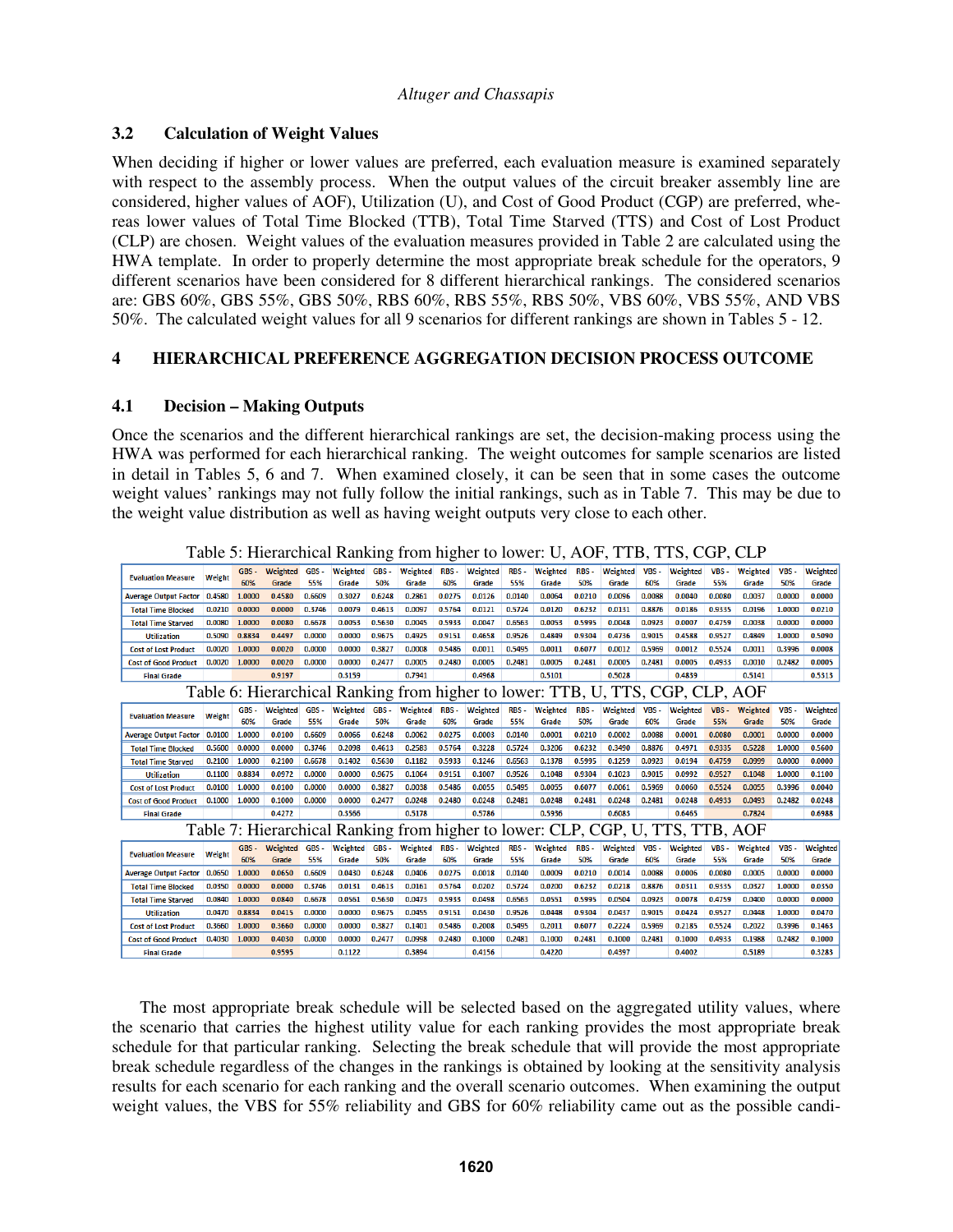dates for the most appropriate break schedule selection process. Among the 8 different hierarchical rankings, 6 weight outcomes favored the GBS – 60% and 2 favored VBS – 55%. The Selection between these two candidates can be performed through output sensitivity analysis.

## **4.2 Output Sensitivity Analyses**

Sensitivity analyses are performed for each hierarchical ranking and for each scenario under consideration, with the goal of examining how sensitive the weight values are to the changes in the utility values. The ideal weight distribution should provide very little sensitivity when the utility values change. The sensitivity graphs are examined to determine if the calculated weight values using the HWA method are appropriate for the evaluation measures at hand as well as if they fit the overall scenario. Figures 6, 7 and 8 provide the sensitivity graph of the highest ranked evaluation measure for each of the rankings examined in Tables 5, 6 and 7, respectively. The sensitivity graphs are examined for the line steepness and crossings, and can be concluded that Figure 8 provided better weight assessments for the evaluation measures under consideration than Figures 6 and 7. This can be interpreted as the ranking and the weight values obtained in Table 7 is a better fit for the case at hand than the weight values obtained in Tables 5 and 6, which are shown in Figures 6 and 7, respectively.





Figure 6: Sensitivity Analysis of U for Table 5's ranking





Figure 8: Sensitivity Analysis of CGP for Table 7's ranking

From the sensitivity analysis outcomes, sample set is shown in Figures 6, 7 and 8, and value outcomes, sample set is shown in Tables 5, 6 and 7, the Global Break Schedule with a 60% minimum reliability level provided the most appropriate scheduling for the manual circuit breaker assembly line under consideration. Even though this method of operator scheduling and staffing may fit the existing assembly line best, it may not be an appropriate fit for other production lines. However, with the implementation of the me-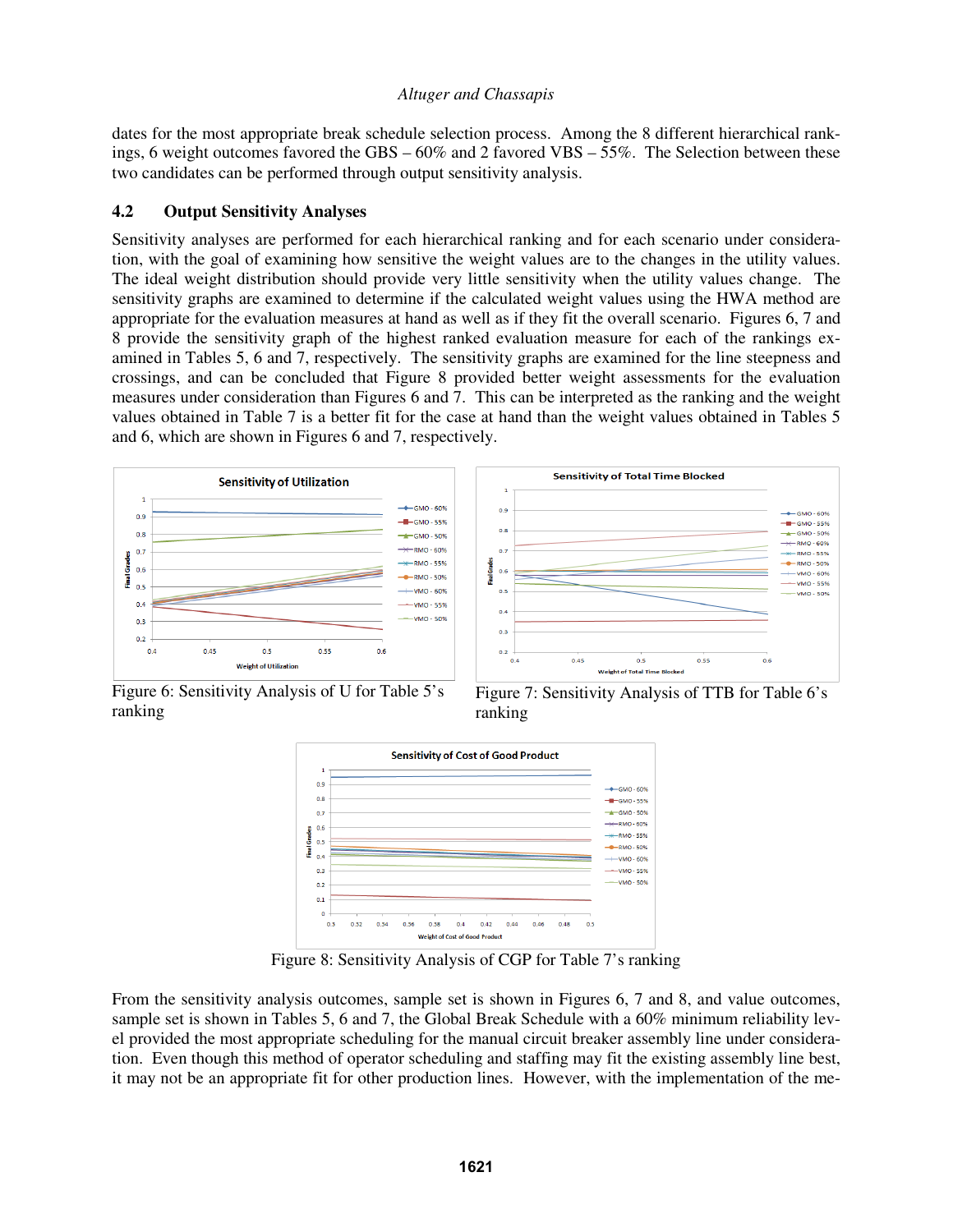thod provided in this study, the most appropriate scheduling technique can be determined for different production lines.

# **5 CONCLUSIONS**

This study provides a multi criteria decision making platform that uses a hierarchical weight assessment method to calculate weights based on certainty equivalents and hierarchy of the evaluation measures. The proposed method considers operator behaviors, attention levels, reliabilities and learning (experience) curves. The evaluation measures considered for this case study reflect what is important for this specific process. The proposed decision making method has the flexibility to account for different evaluation measures with different hierarchical rankings. The Arena software's packaging template is also used to model and simulate the behavior of the line, where the workers attention spans are modeled through the reliability levels and failure rates as defined through the station modules.

 The method disucussed provides an extensive operator staffing and scheduling layout for the manufacturing and assembly lines, which can be employed and adapted by different manual production lines with different characteristics.

# **REFERENCES**

- Adams, M., P. Componation, H. Czarnecki, and B. J. Schroer. 1999. Simulation as a Tool for Continuous Process Improvement. In *Proceedings of the 1999 Winter Simulation Conference*, ed P. A. Farrington, H. B. Nembhard, D. T. Sturrock, and G. W. Evans, 766-773. Piscataway, New Jersey: Institute of Electrical and Electronics Engineers, Inc.
- Altuger, G., and C. Chassapis. 2009a. An Approach to Facilitate Decision Making In An Integrated Design Environment. In *Proceedings of the 2009 International Hellenic Society for Systemic Studies*, Xanthi, Greece, June 24-27, 2009
- Altuger, G., and C. Chassapis. 2009b. Multi Criteria Preventive Maintenance Scheduling Through Arena Based Simulation Modeling. In *Proceedings of the 2009 Winter Simulation Conference*, ed. M. D. Rossetti, R. R. Hill, B. Johansson, A. Dunkin and R. G. Ingalls, 2123 – 2134. Piscataway, New Jersey: Institute of Electrical and Electronics Engineers, Inc.
- Bevis, F. W., C. Finniea, and D.R. Towill. 1970. Prediction of Operator Performance During Learning of Repetitive Tasks. *The International Journal of Production Research*, Volume 8, No. 4, pp: 293 – 305
- Cassady, C. R., and E. Kutanoglu. 2003. Minimizing Job Tardiness Using Integrated Preventive Maintenance Planning and Production Scheduling, *IIE Transactions*, 2003, Vol. 35, 503-515
- Chong. C. S., A. I. Sivakumar, and R. Gay. 2003. Simulation-Based Scheduling for Dynamic Discrete Manufacturing. In *Proceedings of the 2003 Winter Simulation Conference*, ed. S. Chick, P. J. Sanchez, D. Ferrin, and D. J. Morrice, 1465-1473. Piscataway, New Jersey: Institute of Electrical and Electronics Engineers, Inc.
- Faget, P., U. Eriksson, and F. Herrmann. 2005. Applying Discrete Event Simulation and an Automated Bottleneck Analysis as an Aid to Detect Running Production Constraints. In *Proceedings of the 2005 Winter Simulation Conference*, ed. M. E. Kuhl, N. M. Steiger, F. B. Armstrong, and J. A. Joines, 1401 – 1407, Piscataway, New Jersey: Institute of Electrical and Electronics Engineers, Inc.
- Fixson, S. K. 2004. Assessing Product Architecture Costing: Product Life Cycles, Allocation Rules, and Cost Models. In *Proceedings of DETC'04 ASME 2004 Design Engineering Technical Conferences and Computers and Information in Engineering Conference*, pp: 857 – 868, September 28 – October 2, 2004, Salt Lake City, Utah, USA.
- Govil, M. K., and E.B. Magrab. 2000. Incorporating Production Concerns in Conceptual Product Design. *International Journal of Product Design*, 2000, Vol. 38, No. 16, pp: 3823 – 3843
- Hackett, E. A. 1983. Application of a Set of Learning Curve Models to Repetitive Tasks. *The Radio and Electronic Engineer, IERE*, January 1983, Vol. 53, No. 1, pp: 25 – 32